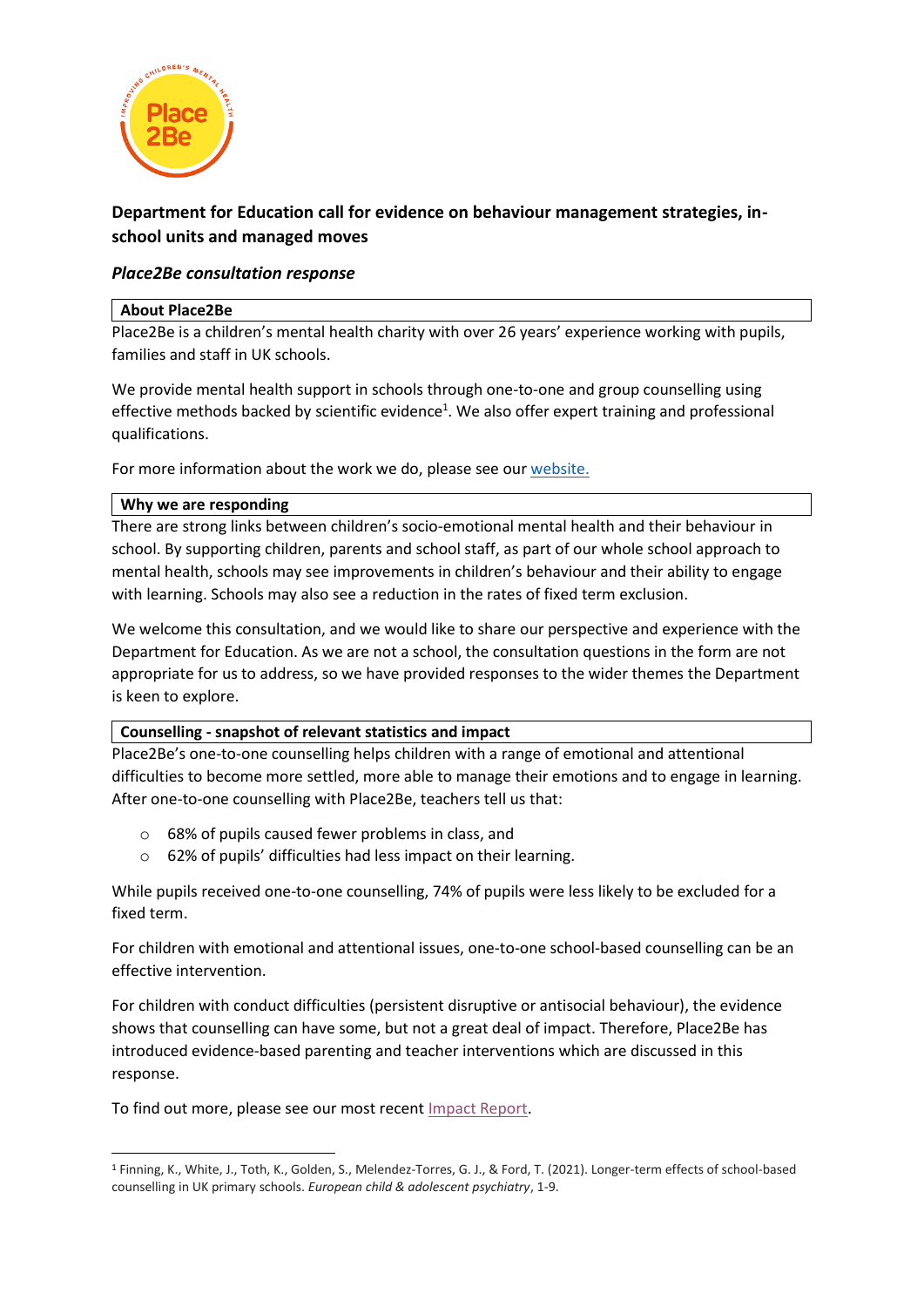#### **What children tell Place2Be**

Feelings of fear or sadness in children can manifest in their behaviour at school - children might come across as "angry" or "frustrated". Thus, it is important to look beyond the 'anger' at the underlying feelings. Unless education professionals are trained to recognise this, they can perceive children as "acting out" or "naughty". The quotes from children below are about these feelings, and how talking to a skilled mental health professional (based within the school) about their feelings and difficulties helped them to regulate their emotions. All these children have been supported by Place2Be in school.

*"I was angry and annoyed coming back to school; these sessions have helped me to be less angry and annoyed". (9-year-old boy, Leeds)*

*"This is the only place that I can be angry, and nobody gets upset with me". (Child in the north of England)*

*"Place2Be helped me a lot, I don't feel angry as much and when I do, I close my eyes and talk to my body and take deep breaths." (Child in the north of England)*

*"At the start of my sessions I felt really angry all the time and I was losing my temper a lot both at home and at school. Now I am a lot calmer and happier." (7-year-old boy)*

*"When I get angry now, I try and move so that I don't feel as angry in my head... I haven't been in trouble now for two and a half weeks, so my head feels quiet." (10-year-old boy)*

# **Involvement of parents**

In terms of managing challenging behaviour arising from conduct difficulties, research shows that the involvement of parents and carers in interventions can be highly effective<sup>2,3</sup> For children with conduct difficulties, the best intervention is represented by training programmes aimed at parents<sup>4</sup>. Alongside this, counselling may be used as an intervention if the child also has emotional difficulties, but child counselling alone is not considered as an effective approach for addressing conduct difficulties.

As part of our whole school approach service, Place2Be provides universal and targeted support for parents and carers in terms of supporting their child's mental health and behaviour.

We recently launched a new website resource called *Parenting Smart* to our partner schools. We hope to make this available to the public in the new academic year. The site contains practical advice to help parents and carers to support primary school age children and manage behaviour.

Our targeted intervention with parents is called *Personalised Individual Parenting Training* (PIPT). This is a face-to-face programme for individual parents and their children, working with parent and child together to improve relational warmth and behavioural management.

We are also developing an online parenting course which will launch in January 2022.

<sup>2</sup> [https://www.nice.org.uk/guidance/cg158/resources/antisocial-behaviour-and-conduct-disorders-in-children-and-young](https://www.nice.org.uk/guidance/cg158/resources/antisocial-behaviour-and-conduct-disorders-in-children-and-young-people-recognition-and-management-pdf-35109638019781)[people-recognition-and-management-pdf-35109638019781](https://www.nice.org.uk/guidance/cg158/resources/antisocial-behaviour-and-conduct-disorders-in-children-and-young-people-recognition-and-management-pdf-35109638019781)

<sup>3</sup> O'Farrelly, C., Watt, H., Babalis, D., Bakermans-Kranenburg, M. J., Barker, B., Byford, S., ... & Ramchandani, P. G. (2021). A brief home-based parenting intervention to reduce behavior problems in young children: a pragmatic randomized clinical trial. *JAMA Pediatrics*, *175*(6), 567-576.

<sup>4</sup> Scott, S. (2008). An update on interventions for conduct disorder. Advances in Psychiatric Treatment, 14(1), 61 - 70. <https://doi.org/10.1192/apt.bp.106.002626>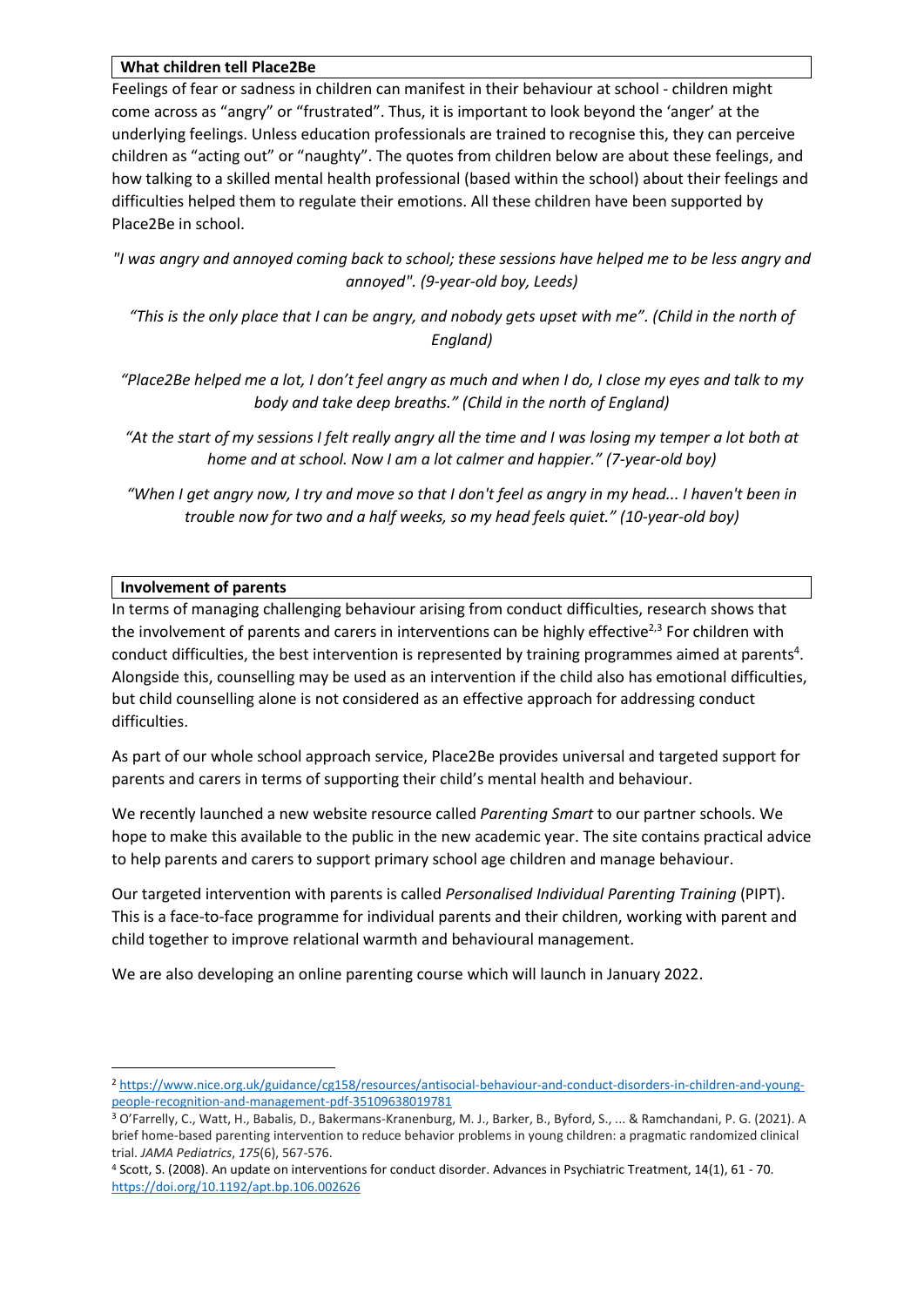The importance of supporting parents and carers cannot be underestimated when considering how to support a child's behaviour particularly in relation to conduct difficulties.

# **Behaviour management policies - as part of a whole school approach to mental health**

For Place2Be to be able to support pupils in an effective way, and for schools to get the best value from Place2Be, *we need to think about behaviour systemically*. We work with schools to examine what pupil behaviour is communicating and to explore how the existing systems around the child can be activated to support them to thrive.

Guidance from Public Health England recommends schools aim to develop a 'whole school approach' to mental health. This approach is widely accepted as contributing towards helping protect and promote pupil emotional health and wellbeing. All school policies should consider pupil's mental health. Thus, as part of a whole school approach to mental health, there needs to be enough flexibility in the behaviour policy to allow for behaviours that might be the result of Adverse Childhood Experiences (ACEs), trauma, attachment issues, or social emotional and mental health needs. *If challenging behaviours are addressed in a punitive way, for example using isolation and*  exclusion, this can serve to further exacerbate the distress that is causing the behaviours<sup>5</sup>.

It is important for schools to have a behaviour policy that is supported by sufficient investment in pastoral and SEND support. The best behaviour policies recognise that the most troubled pupils will often require an assessment of their social, emotional and mental health needs, and receive interventions, such as counselling, that help to support and include them.

Pupils who have social, emotional and mental health needs (a recognised category of SEND) should be protected from policies and practices that may further disadvantage them. This is in alignment with the SEND Code of Practice and the Equality Act.

### **Changes to behaviour management strategies and policies due to impact of Covid**

It is important for staff in education settings to understand that some pupils will find it difficult to adjust to being back in school after spending so much time in their home environment during the lockdowns.

Some children's existing mental health needs will have been exacerbated during lockdown, and for others new mental health needs will have emerged. Some children will have felt unsafe whilst spending more time at home.

All staff should be supported and trained to understand pupil behaviour as a form of communication. There needs to be a differentiated response to the implementation of a school's behaviour policy to allow for behaviours that might be the result of ACEs, trauma, mental health issues or emotional difficulties.

Place2Be provided our partner schools with a suite of *[Return to School](https://www.place2be.org.uk/our-services/services-for-schools/mental-health-resources-for-schools/return-to-school-resources/)* resources to help support schools with community recovery and reintegrating pupils after the periods of lockdown.

#### **Punitive approaches**

Isolating or excluding a pupil whose behaviours are underpinned by unmet social, emotional and mental health needs can further exacerbate their difficulties. We must be very careful not to discriminate against children with social, emotional and mental health needs by using blanket behaviour policies.

<sup>5</sup> Tejerina‐Arreal, M., Parker, C., Paget, A., Henley, W., Logan, S., Emond, A., & Ford, T. (2020). Child and adolescent mental health trajectories in relation to exclusion from school from the Avon Longitudinal Study of Parents and Children. *Child and Adolescent Mental Health*, *25*(4), 217-223.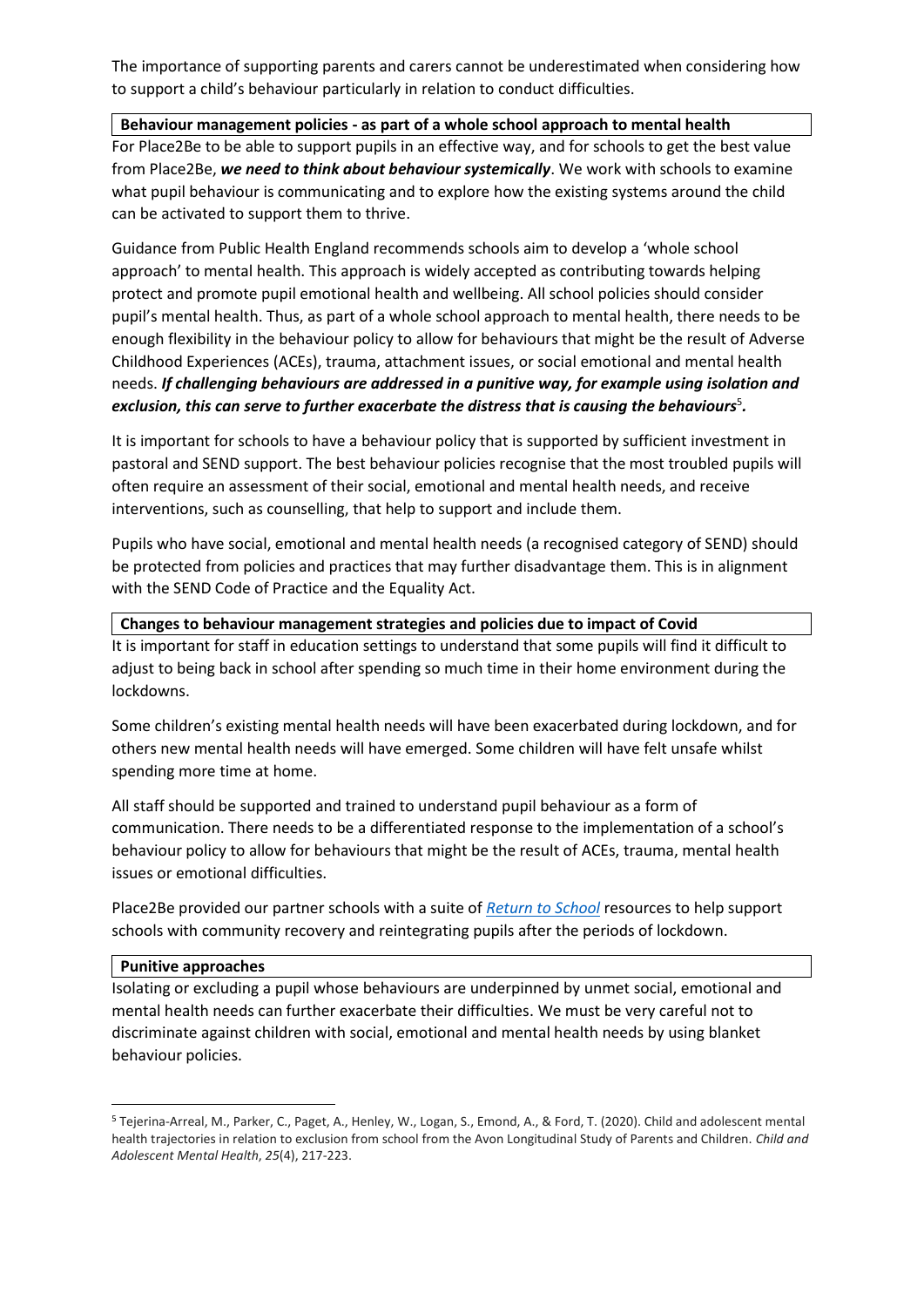Instead of employing punitive approaches such as isolation and exclusion, all other reasonable adjustments should be explored, in line with the Equality Act. An example of this would be exploring whether the child may benefit from one-to-one counselling, groupwork or a parenting intervention. This approach is more likely to meet the child's social, emotional, and mental health needs and thus, more likely to help them with their behaviours.

# **Exclusion**

Schools may see a significant impact on rates of fixed term exclusion when Place2Be supports children with social, emotional and mental health needs. When analysing our one-to-one counselling service, we found that 74% of pupils were less likely to be excluded for a fixed term while they had counselling.

In terms of exclusions, it is important to be aware that the current approach can discriminate against the most disadvantaged children and young people. According to the Timpson Review of School Exclusions $6 -$ children are more likely to be excluded if they:

- o Have a SEND,
- o Are from a Black Caribbean background, Mixed White and Black Caribbean background, or are from Gypsy, Roma and Traveller communities,
- o Are eligible for free school meals.

Place2Be works with highly disadvantaged children with multiple and severe mental health needs. Over a third have a SEND, almost half are eligible for free school meals and almost half have severe mental health needs. In terms of race and ethnicity, we are working with a much more diverse population in comparison to the wider population in England and Wales (2011 Census).

Considering the impact exclusion is having on disadvantaged pupils, we *must* ensure that needs are identified and met, rather than excluded. Any form of exclusion should be an absolute last resort.

### **Training for class teachers and education professionals**

In terms of supporting pupils' behaviour effectively, it is important for class teachers and other education staff to understand what factors may underlie a child's behaviour. This can be done through high quality training. This helps professionals to understand that behaviour is almost always an expression, communication or presentation of an emotional challenge that the child is experiencing.

One colleague in a partner school told us that "something that makes a significant difference is the confidence and competence of staff to deal with challenging behaviour in the classroom. When this happens, children are better able to stay in the room, join in with the lesson and teachers feel more confident and motivated and grow as professionals. Where this is not the case, they will quickly reach for the sanctions available to them to control and punish which, feeds the cycle of challenging behaviour and the young person's narrative of being bad/angry/unlikeable."

It's also important for education staff to understand how crucial their *own* behaviour is when responding/reacting to situations. Again, this can be supported through training and ongoing supervision.

Place2Be provides training for class teachers which includes an introduction to mental health, attachment theory, and the neuroscience of managing classroom behaviour. This programme is called *[Mental Health Champions](https://www.place2be.org.uk/foundation)* and was usually provided to staff in Place2Be partner schools as part of our whole school service. However, during the pandemic, we secured funding to deliver the

<sup>6</sup>https://assets.publishing.service.gov.uk/government/uploads/system/uploads/attachment\_data/file/807862/Timpson\_re view.pdf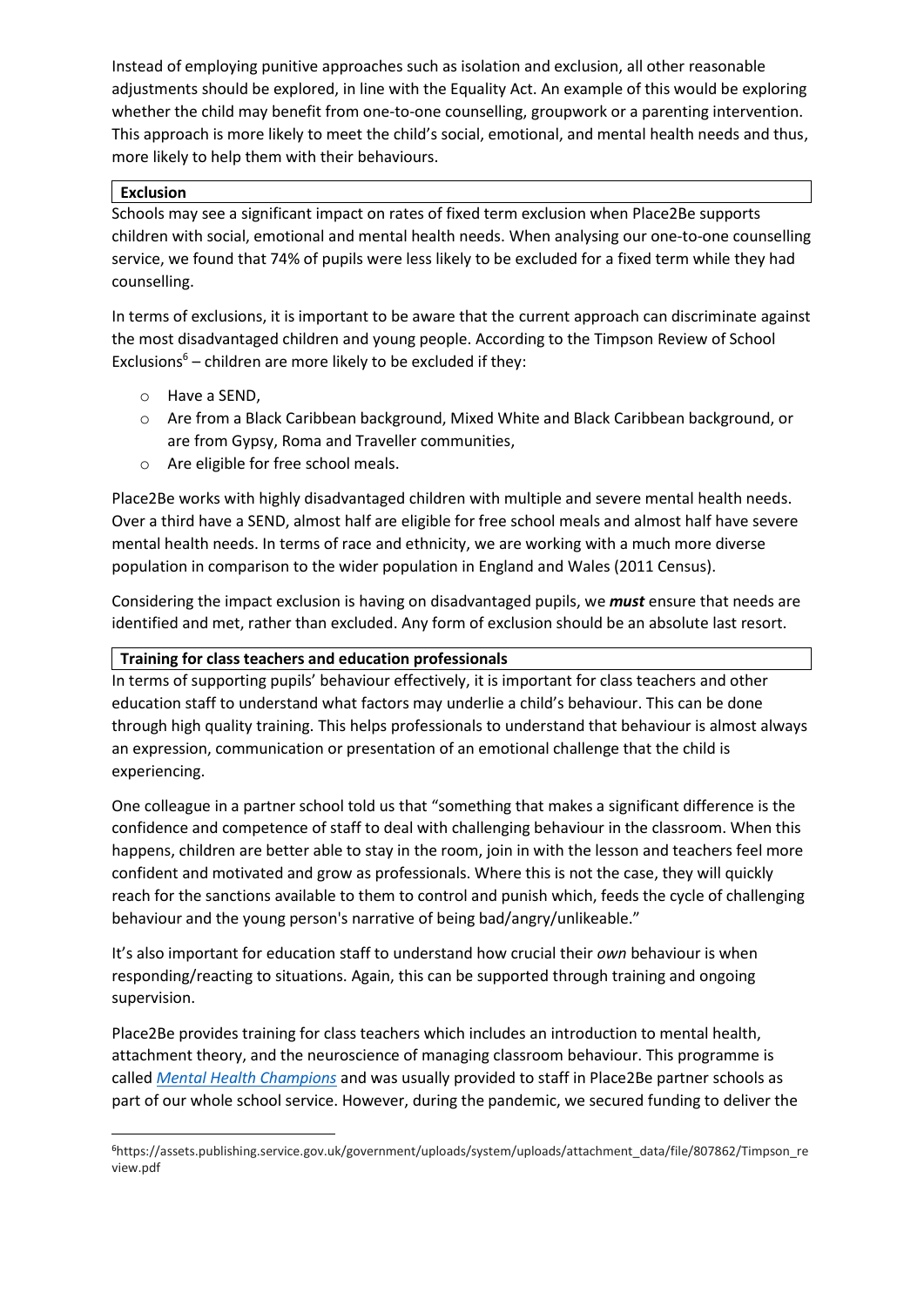programme for free online to 50,000 education professionals. With this, we reached education staff from more than 13,800 schools in every county of the UK. 97% of participants said they would recommend the programme to a colleague. Over 90% of participants feel that the course has increased their capacity to lead a positive approach to mental health and wellbeing, and 73% learned something in the course that resulted in a change in their actions, behaviour or attitude in their workplace.

There are many other programmes available, such as the Department's own Wellbeing for Education Return / Recovery programme that seeks to do similar things. This strand of work should be built upon. All teachers, but especially trainee teachers need this topic to be a core, explicit, part of their training. The approach also needs to include ongoing good quality supervision, coaching and support. This would help to deal with most low-level behaviour concerns, which would not then escalate.

# **Funding challenges**

Place2Be partner schools report challenges with securing sufficient extra funding to support pupils with challenging behaviour arising from social, emotional and mental health needs.

A colleague in a partner school told us that at present the only way for them to secure reliable funding to meet some children's mental health needs is to apply for an Education Health and Care Plan (EHCP). The process to secure an EHCP can take many months and requires additional professional input, which can require expenditure. This deters some schools from beginning the EHCP process, making it more likely that a school could move to exclude or transfer a pupil if they feel it's too challenging and costly to support and include them.

Many more children also require additional, but temporary support, for which an EHCP is not appropriate. Schools usually provide this support using their own budgets however not all schools feel financially able to do this.

#### **Key recommendations**

- $\circ$  For children with conduct difficulties good quality, evidence-based parent and teacher training programmes should be explored as an effective intervention.
- o For children with emotional and attentional issues, one-to-one school-based counselling should be explored as an effective intervention.
- o For schools to have a behaviour policy that is supported by sufficient investment in pastoral and SEND support. The best behaviour policies recognise that the most troubled pupils will often require an assessment of their social, emotional and mental health needs, and receive interventions, such as counselling, that help to support and include them.
- o Pupils who have social, emotional and mental health needs (a recognised category of SEND) should be protected from policies and practices that may further disadvantage them such as isolation and exclusion. All other reasonable adjustments should be explored, in line with the Equality Act.
- $\circ$  High quality training for education staff to help their understanding of behaviour as almost always an expression, communication or presentation of an emotional challenge that the child is experiencing. All teachers, but especially trainee teachers, need this topic to be a core, explicit, part of their training. The approach also needs to include ongoing good quality supervision, coaching and support.

#### **Contact for more information**

Please contact Place2Be's Policy and Public Affairs Manager, Sally Etchells Wragg on [Sally.Etchells@Place2Be.org.uk](mailto:Sally.Etchells@Place2Be.org.uk)

We consent for you to contact us about our submission.